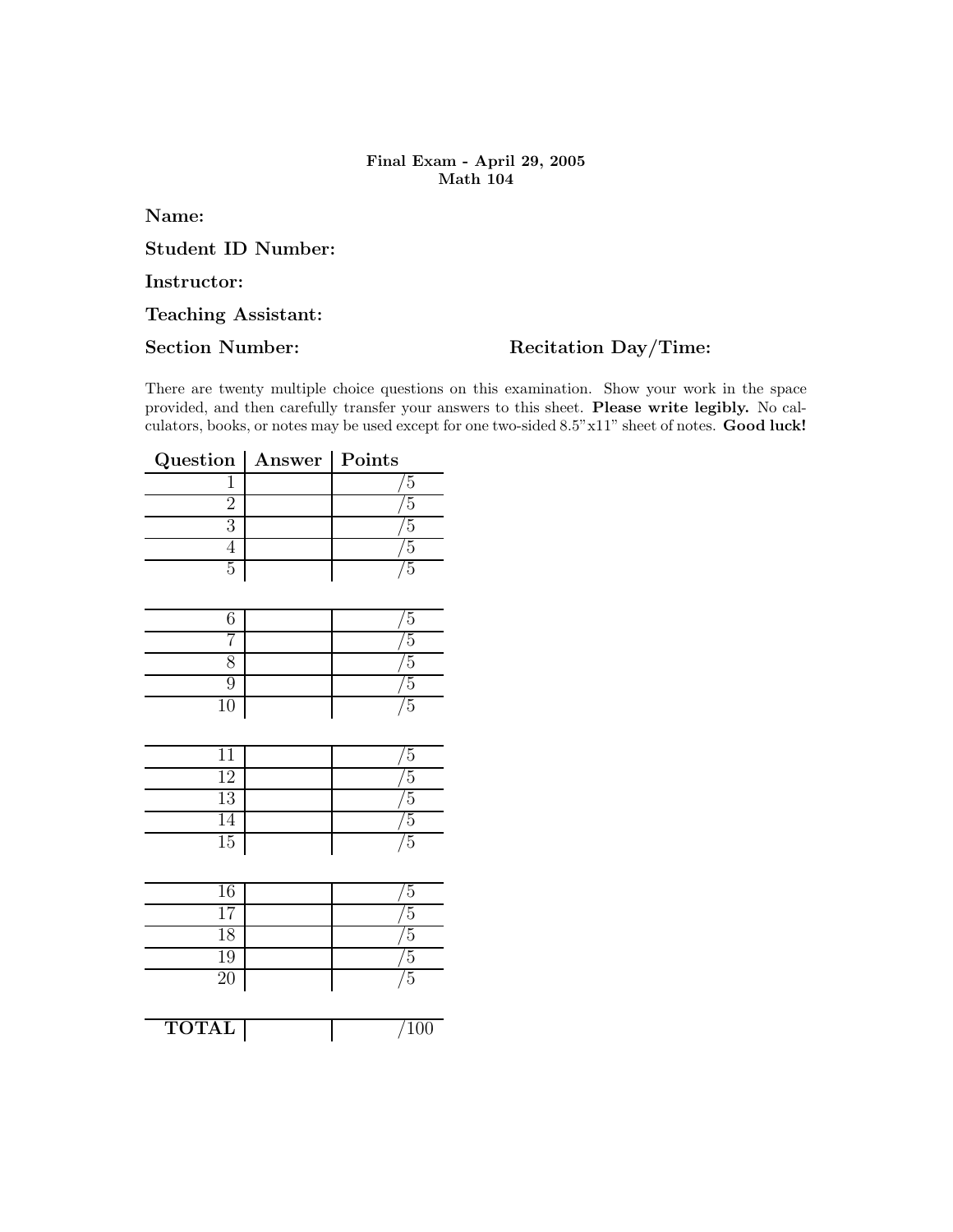- 1. Find the **area of the surface** generated by revolving the curve  $y = \frac{x^3}{3}$  $\frac{x^3}{3}$ ,  $0 \leq x \leq 1$  about the x-axis.
	- (A) 1 (B)  $\frac{2}{3}$  (C)  $\frac{1}{9}$  (D)  $\frac{1}{12}$ (E)  $\frac{4\sqrt{2}\pi}{3}$  (F)  $\frac{2\sqrt{2}\pi}{9}$  (G)  $\frac{2\sqrt{2}\pi}{12}$ (H)  $\frac{2\pi}{3}(2\sqrt{2}-1)$  (I)  $\frac{\pi}{9}(2\sqrt{2}-1)$  (J)  $\frac{\pi}{12}(2\sqrt{2}-1)$

- 2. Find the **area** of the region bounded by  $y = \frac{2}{x}$  and  $y = -x + 3$ .
	- (A) 0 (B)  $\frac{3\pi}{2}$  (C)  $\sqrt{3}\pi$  (D)  $\sqrt{6}\pi$ (E)  $\frac{3}{2} - \ln 4$  (F)  $\sqrt{3} - \ln 4$  (G)  $\sqrt{6} - \ln 4$ (H)  $\frac{3}{2} - \ln \sqrt{2}$   $\sqrt{3} - \ln \sqrt{2}$   $\sqrt{6} - \ln \sqrt{2}$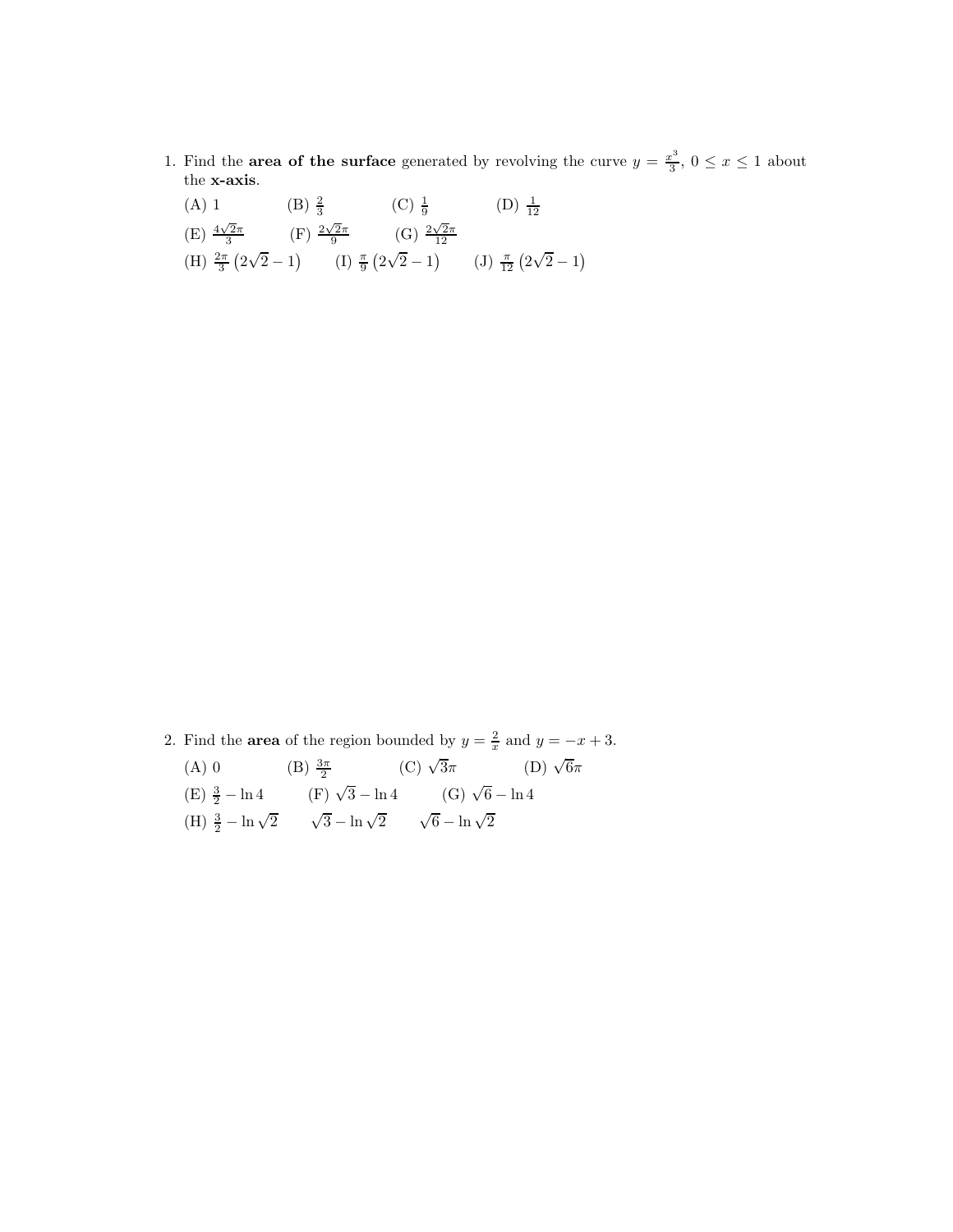3. Find the volume of the solid obtained by revolving the region bounded by the x-axis, the curve  $y = \ln x$ , and the line  $x = e$  about the y-axis.

|  | (A) $\pi$ (B) $\pi$ (e <sup>2</sup> + 1) (C) $\pi$ (e <sup>2</sup> + 4) (D) $\pi$ <sup>2</sup> (e <sup>2</sup> + 1) (E) $\pi$ <sup>2</sup> (e <sup>2</sup> + 4) |  |
|--|-----------------------------------------------------------------------------------------------------------------------------------------------------------------|--|
|  | (F) $\frac{\pi}{2}$ (G) $\frac{\pi}{2}(e^2+1)$ (H) $\frac{\pi}{2}(e^2+4)$ (I) $\frac{\pi^2}{2}(e^2+1)$ (J) $\frac{\pi^2}{2}(e^2+4)$                             |  |

4. Find the volume of the solid obtained by revolving the region bounded by the x-axis, the curve  $y = \sin x$ ,  $0 \le x \le \pi$  about the **y-axis.**<br>(A) 0 (B) 1 (C)  $\frac{1}{2}$ 

- (D) 2
- (A) 0 (B) 1 (C)  $\frac{1}{2}$ <br>(E)  $\pi$  (F)  $\frac{\pi}{2}$  (G)  $2\pi$
- (H)  $\pi^2$  (I)  $\frac{\pi^2}{2}$  $\frac{\tau^2}{2}$  (J)  $2\pi^2$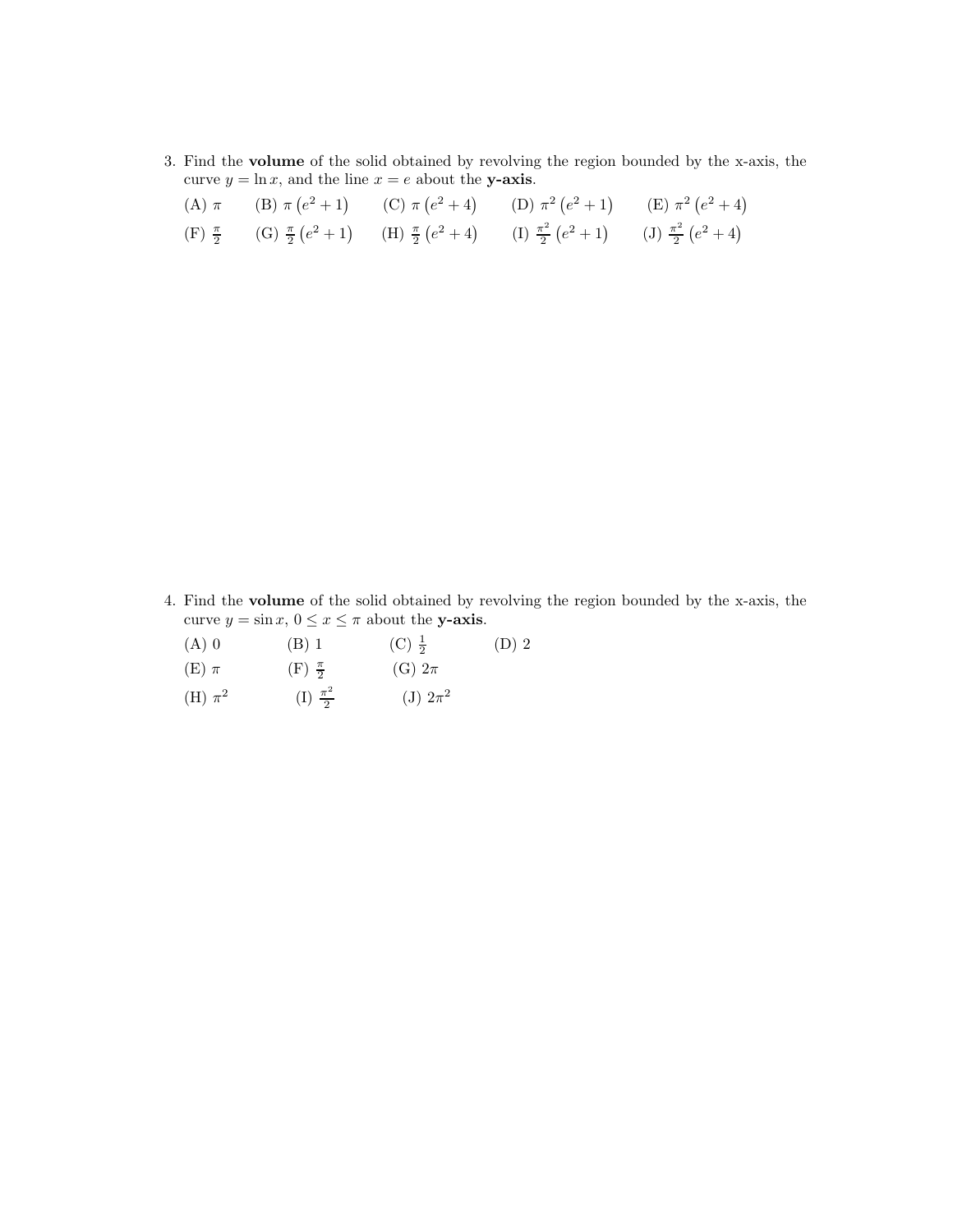5. Find a curve through the origin whose **length** from  $a$  to  $b$  is given by the following integral.

$$
L = \int_{a}^{b} \sqrt{1 + \left(\frac{1}{1+x^2}\right)^2} \, dx
$$

(A) 
$$
\sec^{-1} x
$$
 (B)  $\tan^{-1} x$  (C)  $\sin^{-1} x$  (D)  $\ln (x^2 + 1)$  (E)  $\frac{-1}{x^2 + 1}$   
\n(F)  $\sec^{-1} x - 1$  (G)  $\tan^{-1} x - 1$  (H)  $\sin^{-1} x - 1$  (I)  $\ln (x^2 + 1) - 1$  (J)  $\frac{-1}{x^2 + 1}$ 

6. Solve the following initial value problem.

$$
\frac{dy}{dx} + \frac{3}{x}y = x^2, \quad y(1) = 1
$$

(A) 
$$
y = x
$$
 (B)  $y = \frac{1}{2}x^3$  (C)  $y = \frac{1}{3}x^3$  (D)  $y = \frac{1}{6}x^3$   
\n(E)  $y = \frac{1}{2}x^3 + \frac{1}{2}x^{-3}$  (F)  $y = \frac{1}{3}x^3 + \frac{2}{3}x^{-3}$  (G)  $y = \frac{1}{6}x^3 + \frac{5}{6}x^{-3}$   
\n(H)  $y = \frac{1}{2}x^3 - \frac{1}{2}x^{-3}$  (I)  $y = \frac{1}{3}x^3 - \frac{2}{3}x^{-3}$  (J)  $y = \frac{1}{6}x^3 - \frac{5}{6}x^{-3}$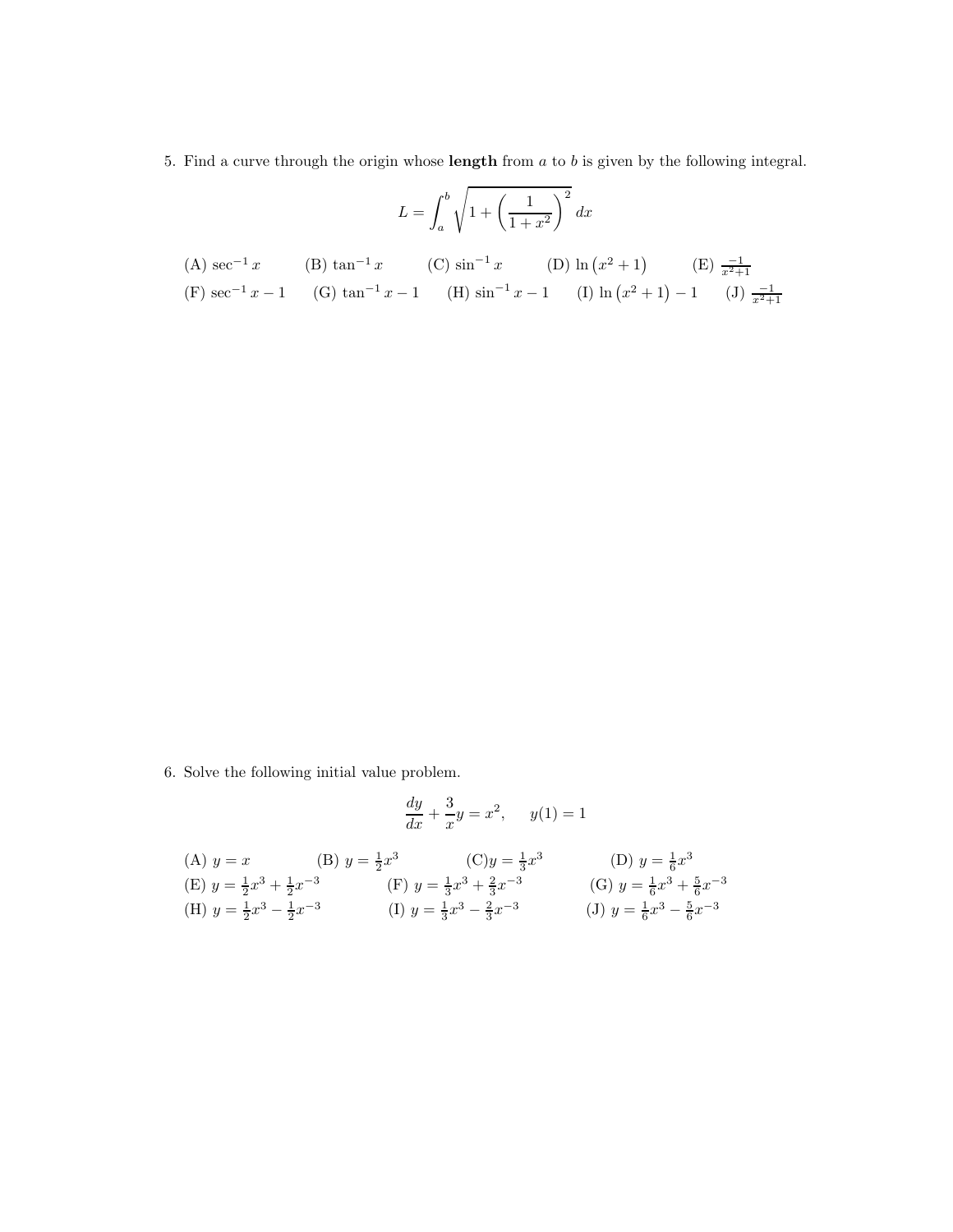7. The amount  $y(t)$  of alcohol in the bloodstream declines at a rate proportional to itself. This rate varies from one person to another. If it takes two hours for a person's blood-alcohol level to drop from .10 to .08, what will the blood-alcohol level be after an additional 2 hours?

|  | (A) 0 (B) $\frac{1}{15} \approx .066$ (C) $\frac{2}{33} \approx .061$ (D) $\frac{3}{50} = .060$ (E) $\frac{4}{63} \approx .063$                              |  |  |  |  |
|--|--------------------------------------------------------------------------------------------------------------------------------------------------------------|--|--|--|--|
|  | (F) $\frac{5}{72} \approx .070$ (G) $\frac{6}{77} \approx .078$ (H) $\frac{7}{120} \approx .058$ (I) $\frac{8}{125} = .064$ (J) $\frac{9}{160} \approx .056$ |  |  |  |  |

8. Evaluate the following limit.

Evaluate the following limit:

\n
$$
\lim_{x \to 0} (\cos x)^{\frac{1}{x^{2}}}
$$
\n(A) 1

\n(B) e

\n(C) e<sup>2</sup>

\n(D)  $\sqrt{e}$ 

\n(E)  $e^{2} - \sqrt{e}$ 

\n(F)  $\frac{1}{e}$ 

\n(G)  $\frac{1}{e^{2}}$ 

\n(H)  $\frac{1}{\sqrt{e}}$ 

\n(I)  $\frac{1}{e^{2} - \sqrt{e}}$ 

\n(J) The limit does not exist.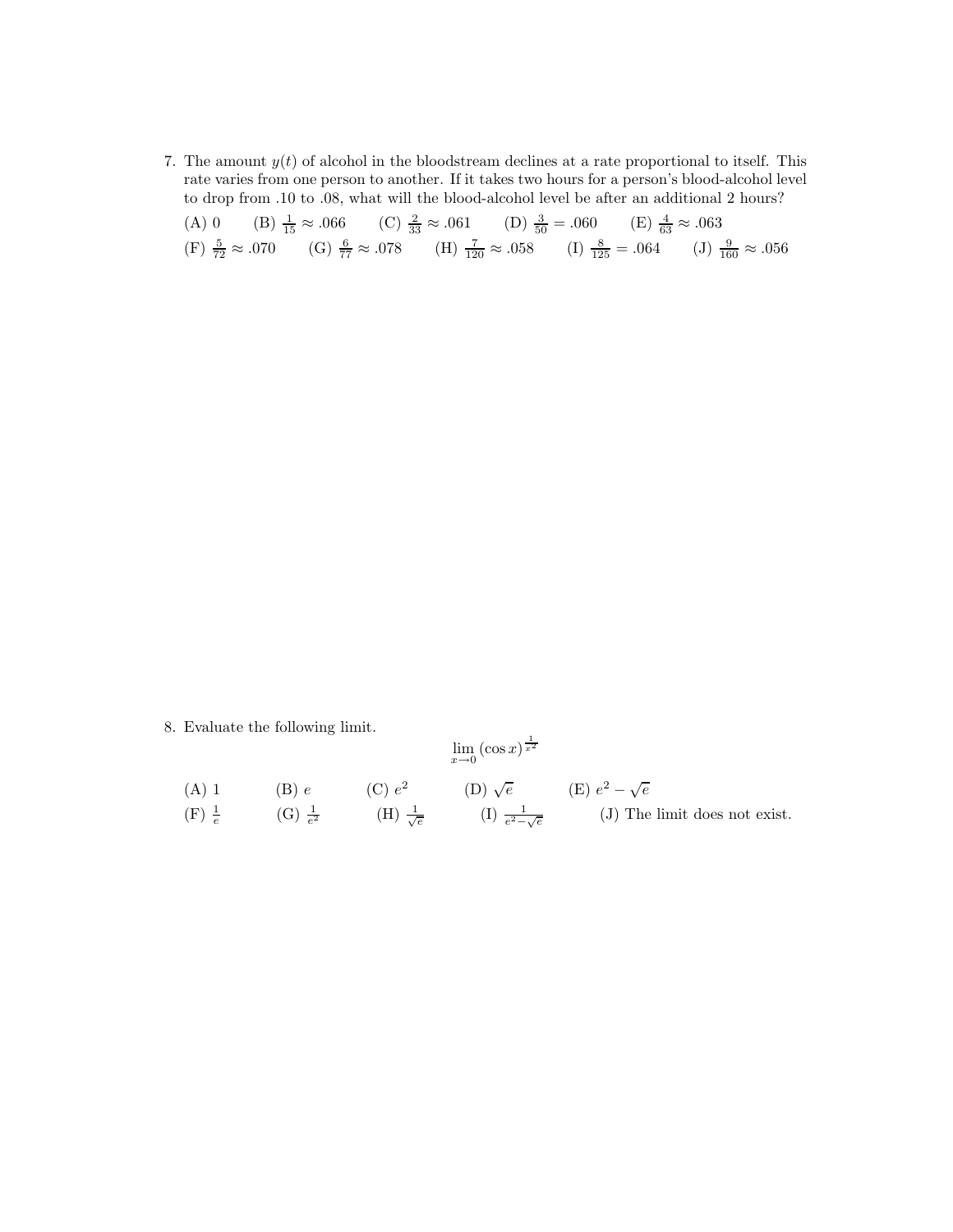9. Evaluate the following definite integral.

(A) 1  
\n(B) 
$$
\frac{1}{2}
$$
  
\n(C)  $\pi$   
\n(D)  $\frac{\pi}{2}$   
\n(E)  $e^{\pi} + 1$   
\n(F)  $e^{2\pi} + 1$   
\n(C)  $\pi$   
\n(D)  $\frac{\pi}{2}$   
\n(E)  $e^{\pi} + 1$   
\n(E)  $\frac{e^{2\pi} + e^{\pi} + 1}{2}$   
\n(E)  $\frac{e^{2\pi} + e^{\pi} + 1}{2}$   
\n(E)  $\frac{e^{2\pi} + e^{\pi} + 1}{2}$ 

10. Evaluate the following definite integral.

$$
\int_{2}^{9} \frac{x+4}{(x+6)(x-1)} \, dx
$$

(A)  $\frac{2}{7} \ln 5$  (B)  $\frac{2}{7} \ln 5 + \frac{3}{7} \ln 15$  (C)  $\frac{2}{7} \ln 8 + \frac{3}{7} \ln 15$  (D)  $\frac{2}{7} \ln 5 + \frac{3}{7} \ln 12$  (E)  $\frac{2}{7} \ln 8 + \frac{3}{7} \ln 12$ (F)  $\frac{3}{7} \ln 5 + \frac{2}{7} \ln 15$  (G)  $\frac{3}{7} \ln 8 + \frac{2}{7} \ln 15$  (H)  $\frac{3}{7} \ln 5 + \frac{2}{7} \ln 12$  (I)  $\frac{3}{7} \ln 8 + \frac{2}{7} \ln 12$  (J)  $\infty$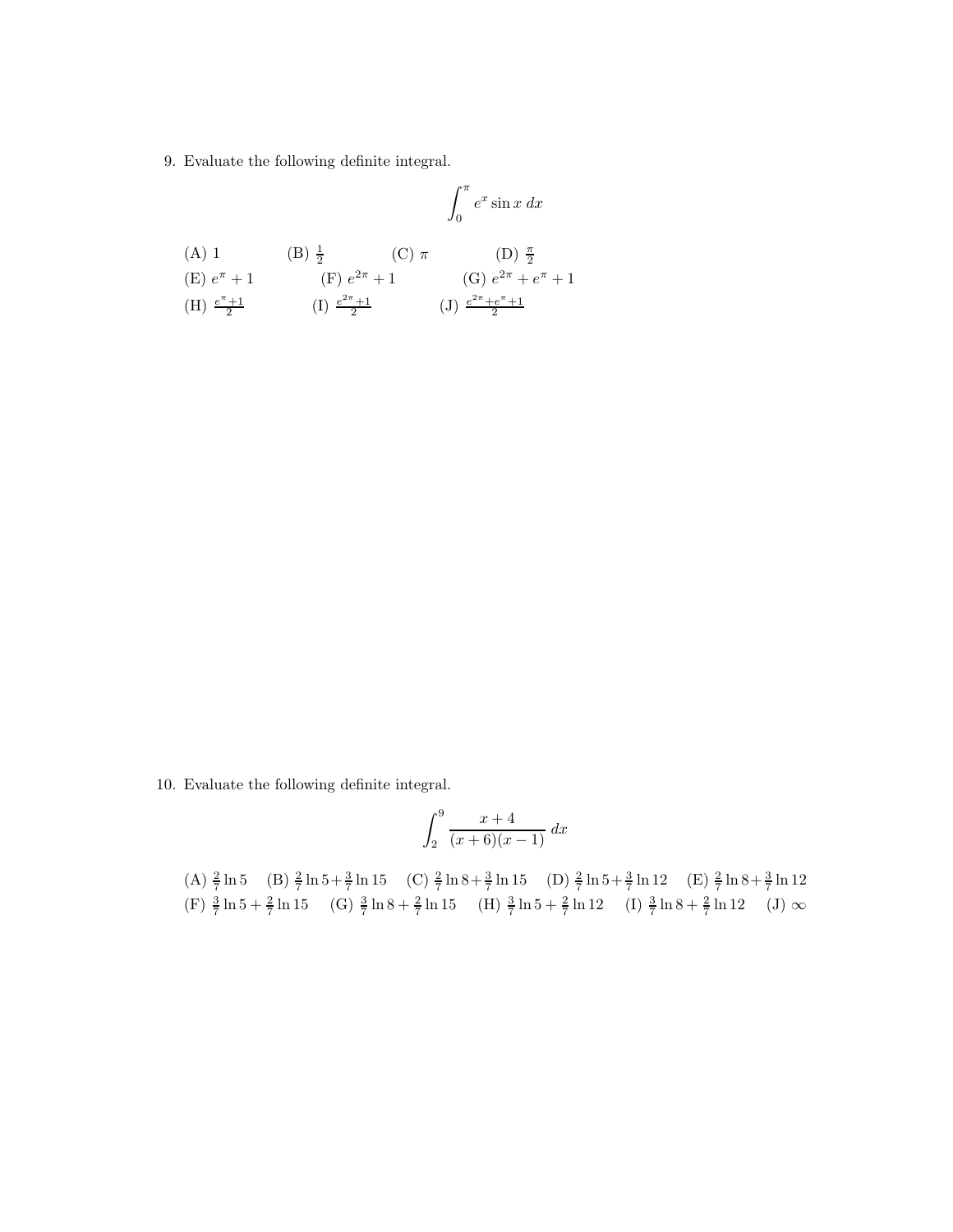11. Evaluate the following definite integral.

$$
\int_0^{\sqrt{5}} \frac{x^3}{\sqrt{x^2 + 4}} dx
$$
\n(A)  $\frac{7}{3}$  (B)  $\frac{5}{2}$  (C)  $\sqrt{5}$  (D)  $\frac{7\sqrt{5}}{3}$  (E)  $\frac{5\sqrt{5}}{2}$  (F)  $\frac{7}{3} \tan^{-1} \sqrt{5}$  (G)  $\frac{5}{2} \tan^{-1} \sqrt{5}$  (H)  $\frac{7\sqrt{5}}{3} \tan^{-1} \sqrt{5}$  (I)  $\frac{5\sqrt{5}}{2} \tan^{-1} \sqrt{5}$  (J)  $\infty$ 

12. Evaluate the following definite integral.

$$
\int_0^2 \frac{1}{(x-1)^2} \, dx
$$

(A) 0 (B) 2 (C) -2 (D)  $\ln 2$  (E) - $\ln 2$ <br>(F) 2 +  $\ln 2$  (G) 2 -  $\ln 2$  (H) -2 +  $\ln 2$  (I) -2 -  $\ln 2$ (G) 2 − ln 2 (H) −2 + ln 2 (I) −2 − ln 2 (J) ∞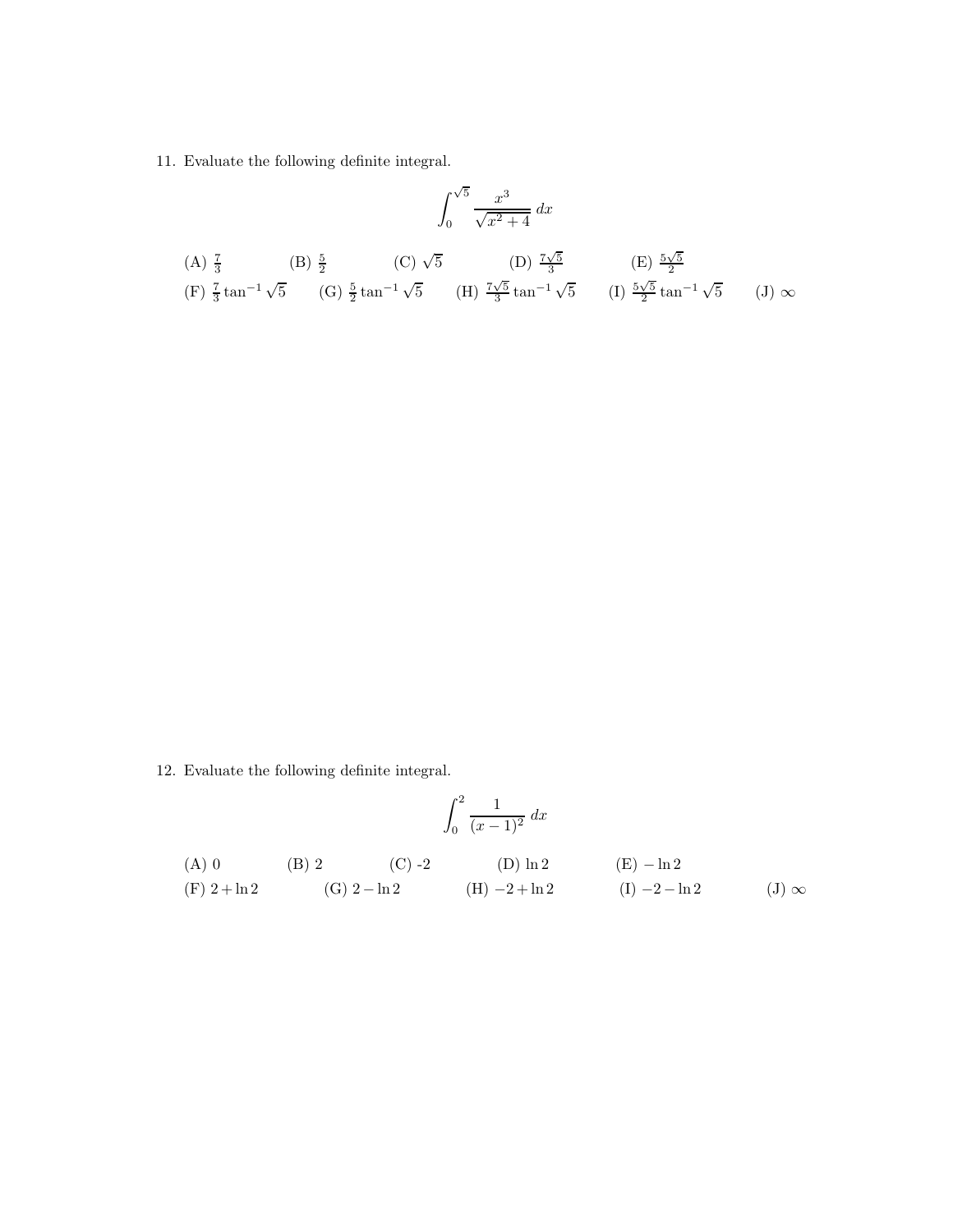13. Find the limit of the following sequence.

 $(\sin \pi n)^n$ 

(A) 0 (B) 1 (C)  $\pi$  (D)  $\pi^2$  (E)  $\sqrt{\pi}$  (F)  $e$  (G)  $e^2$  (H)  $\sqrt{e}$  (I)  $\pi + e$ 

(J) The sequence diverges.

14. The limit of the sequence

$$
a_n = \frac{n(\sin(n) + 3)}{n^2 + 1}
$$

is:

(A) 0 (B) 1 (C) 2 (D) 3 (E) 4 (F) -1 (G) -2 (H) -3 (I) -4

(J) The sequence is divergent.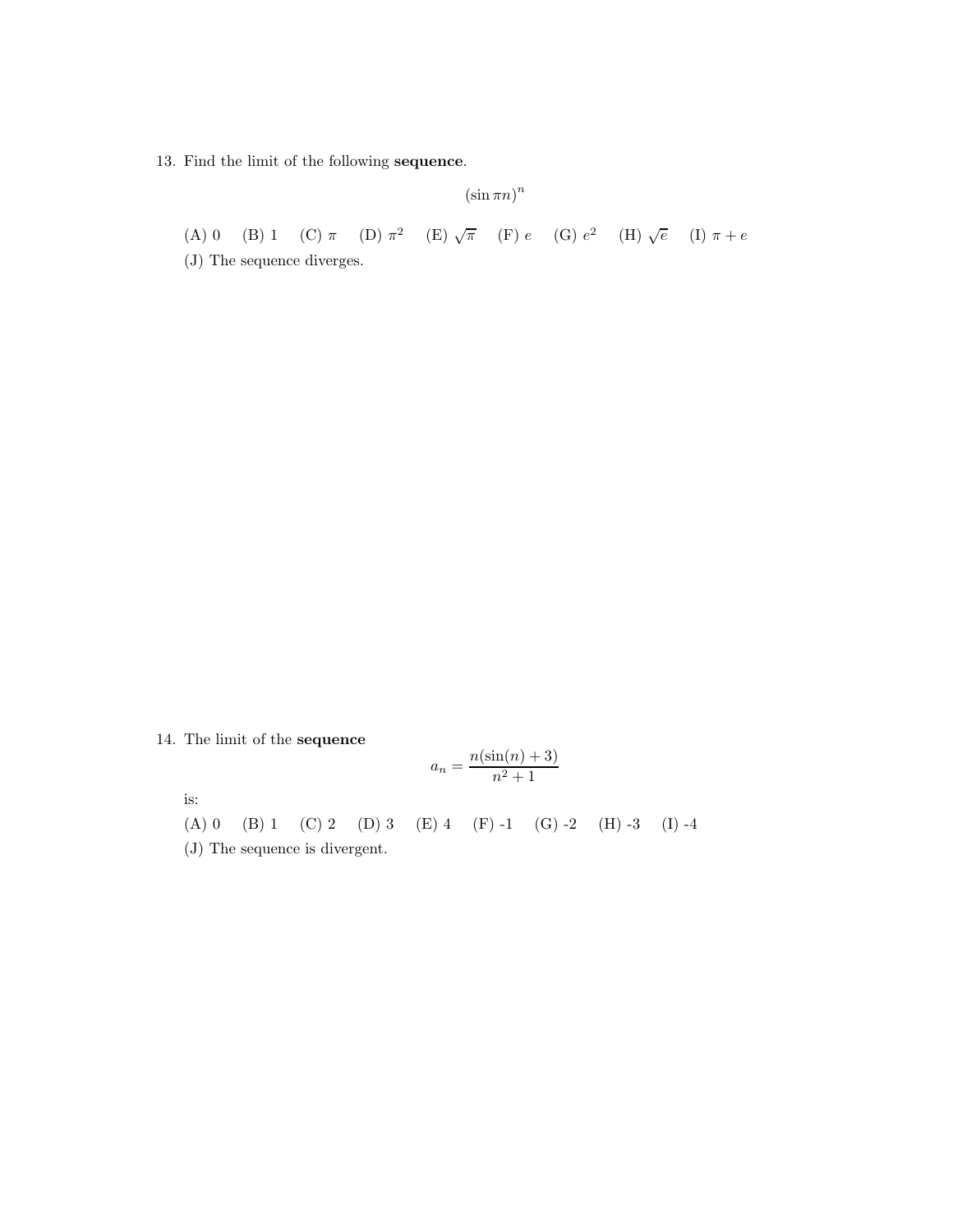15. Consider the following four series:

I. 
$$
\sum_{n=1}^{\infty} \frac{1}{n^2}
$$
 II.  $\sum_{n=1}^{\infty} 2^n$  III.  $\sum_{n=1}^{\infty} \frac{1}{n^{1/2}}$  IV.  $\sum_{n=1}^{\infty} (\frac{1}{2})^n$ 

Which of the following statements is true?

(A) I, II, III, and IV all converge.

- (B) I and II converge, but III and IV diverge.
- (C) I and III converge, but II and IV diverge.
- (D) I and IV converge, but II and III diverge.
- (E) I converges, but II, III, and IV diverge.
- (F) I diverges, but II, III, and IV converge.
- (G) I and IV diverge, but II and III converge.
- (H) I and III diverge, but II and IV converge.
- (I) I and II diverge, but III and IV converge.
- (J) I, II, III, and IV all diverge.
- 16. Consider the following three series.

I. 
$$
\sum_{n=1}^{\infty} \frac{(-1)^n (n^3 + 7)}{n^5 + 3n^4}
$$
 II. 
$$
\sum_{n=1}^{\infty} \frac{(-1)^n}{n+1}
$$
 III. 
$$
\sum_{n=1}^{\infty} \frac{(-1)^n (n^2 + 7)}{3n^2 + 5n}
$$

Which of the following statements is true?

(A) I, II, and III all converge absolutely.

- (B) I converges absolutely, II diverges, and III converges conditionally.
- (C) I converges absolutely, II converges conditionally, and III diverges.
- (D) I, II, and III converge conditionally.
- (E) I converges conditionally, and II and III converge absolutely.
- (F) I converges conditionally, and II and III diverge.
- (G) I, II, and III all diverge.
- (H) I diverges, and II and III converge absolutely.
- (I) I diverges, and II converges conditionally, and III converges absolutely.
- (J) I and II diverge, and III converges conditionally.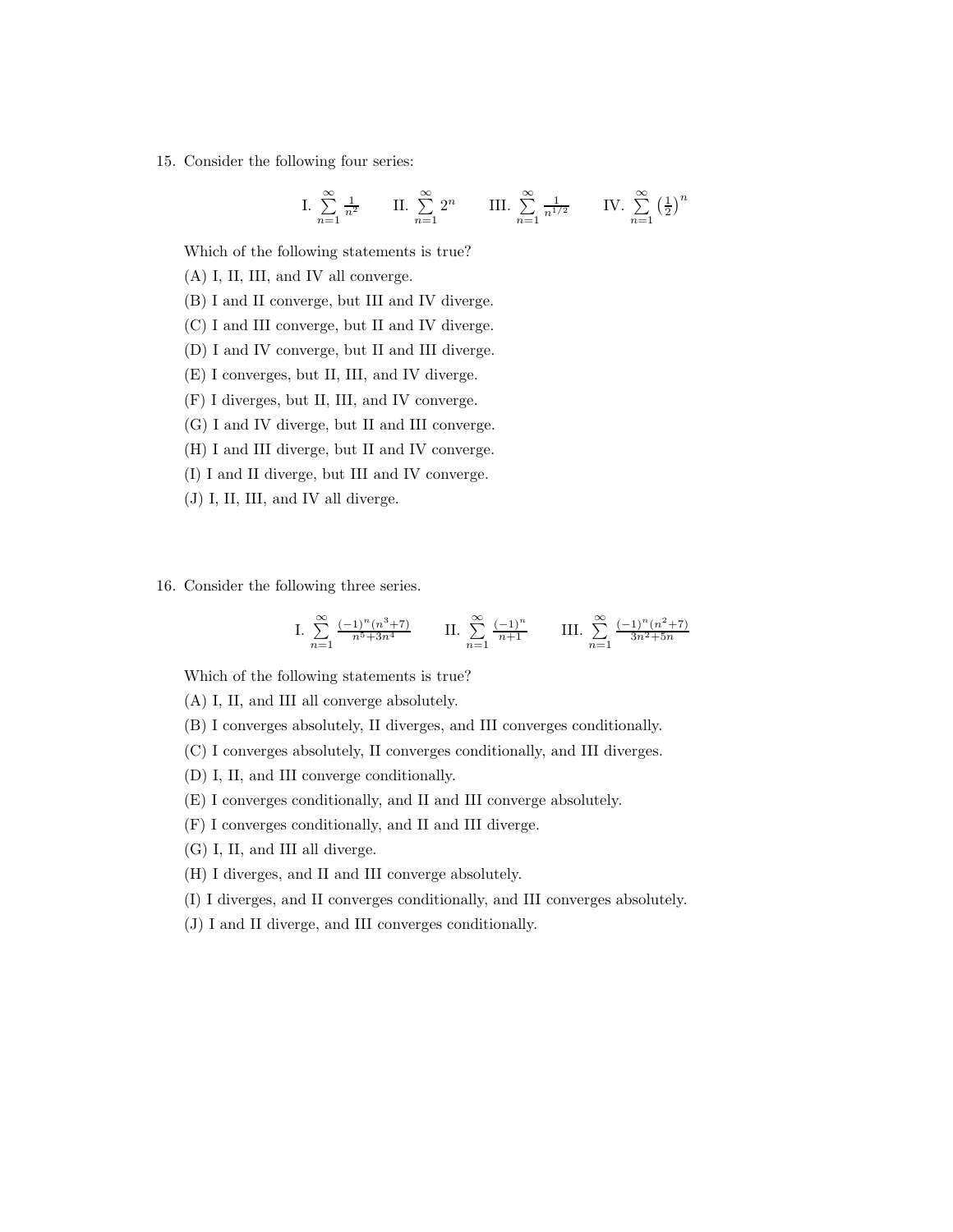17. The interval of convergence of the series

$$
\sum_{n=2}^{\infty} \frac{(3x-2)^n}{\ln(n)}
$$

is:

| $(A)$ 0                           | (B) [2,3]              | $(C)$ [2, 3)                      | $(D)$ $(2,3]$                     | $(E)$ $(2,3)$            |
|-----------------------------------|------------------------|-----------------------------------|-----------------------------------|--------------------------|
| $(F) \left[\frac{1}{3}, 1\right]$ | (G) $[\frac{1}{3}, 1)$ | $(H) \left(\frac{1}{3}, 1\right]$ | $(I) \left(\frac{1}{3}, 1\right)$ | $(J)$ $(-\infty,\infty)$ |

18. The coefficient of  $(x-3)^5$  in the Taylor polynomial of order 7 of

$$
x\ln(x) - 3\ln(x)
$$

centered at  $a = 3$  is:

(A)  $\frac{1}{324}$  (B)  $\frac{1}{42}$  (C) 0 (D)  $-\frac{1}{42}$  (E)  $-\frac{1}{324}$